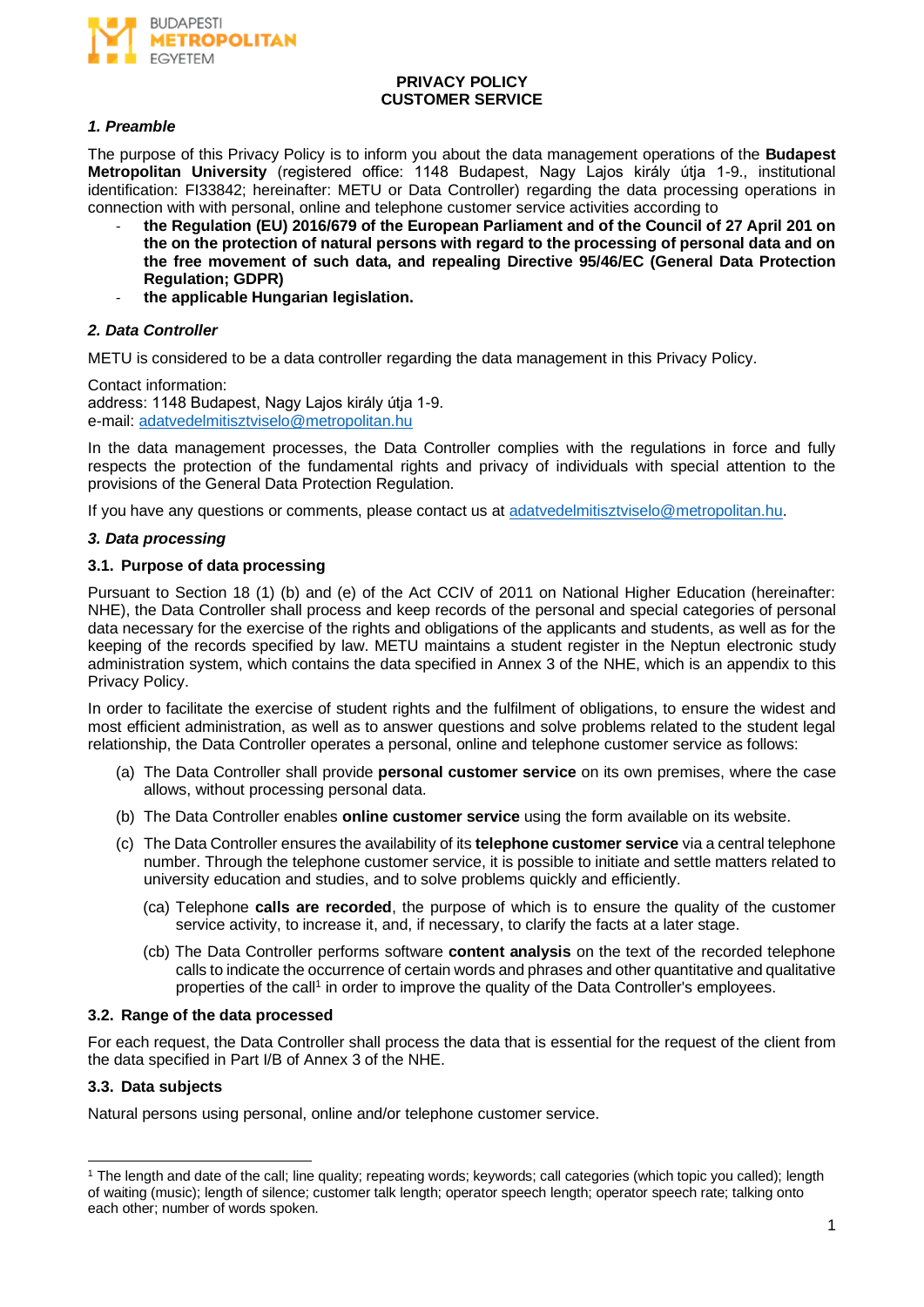

# **3.4. Legal basis of the data processing**

The processing of data referred to in points **3.1. (a) to (c) and (cb)** shall be based on the **consent** of the individual concerned, which shall be given in writing in the case of the personal customer service; by selecting the check box in the case of online customer service; by continuing the call in the case of telephone customer service, and by pressing the button after having been informed about the software analysis of the recorded call text.

The data processing referred to in point **3.1. (ca)** shall be based on the **legitimate interests** of the Data Controller to ensure the development of the customer service activity as a service and the individual development of the employee working at the customer service, furthermore, in the event of a dispute between METU and the customer, the sound recording may be used to clarify the facts or support METU's claim. The Data Controller has performed the necessary balancing of interests in support of its legitimate interests, in the framework of which it has examined the risks and disadvantages affecting the rights and freedoms of individuals in order to reduce and mitigate them and take precedence over their interests. If the data subject wishes to avoid having his or her voice recorded, he or she may conduct his or her affairs in one of the personal or written forms of communication.

### **3.5. Sources of the data**

The data included in Annex 1 are extracted from the electronic study system by the Data Controller.

If the person using the customer service is not a student, the data subject must provide the information strictly necessary for the administration.

### **3.6. Access to data, storage, data processors**

The Data Controller shall pay particular attention to the fact that the data of the applicants and students are only accessible by its authorised personnel of the organizational units responsible for the performance of the given task.

Paper-based data is stored on the location of the education in a safe environment only accessible by authorized personnel.

| Data Processor                                                                                                                | <b>Function</b>                                                                                                                                                                                                                                                                                                   |
|-------------------------------------------------------------------------------------------------------------------------------|-------------------------------------------------------------------------------------------------------------------------------------------------------------------------------------------------------------------------------------------------------------------------------------------------------------------|
| SDA Informatika Zrt.<br>registered office: 2030 Érd, Retyezáti utca 46.<br>reg. number: 01-10-140314                          | operation of the Neptun system used for the primary<br>storage of personal data as a unified study<br>administration system in higher education                                                                                                                                                                   |
| <b>BeMind Kft.</b><br>registered office: 8200, Veszprém, Damjanich utca<br>7/A<br>reg. number: 19-09- 512458                  | operation of the www.metropolitan.hu website                                                                                                                                                                                                                                                                      |
| <b>GEOMANT-ALGOTECH Zrt.</b><br>registered office: 1013 Budapest, Krisztina tér 2.<br>reg. number: 01-10-048136               | operation of the Contact Expert customer service<br>platform, hosting service                                                                                                                                                                                                                                     |
| X D R O I D Informatikai és Szolgáltató Kft.<br>registered office: 1031 Budapest, Záhony utca 7.<br>reg. number: 01-09-172420 | hosting service, content analysis of the text of<br>recorded telephone calls (software operation to<br>indicate the occurrence of certain words and<br>phrases and other quantitative and qualitative<br>properties of the call), which is used by the Data<br>Controller to improve the quality of its employees |

### **3.7. Duration of the data processing**

The data controller stores the data for 3 years after contacting customer service.

### *4. Confidentiality and security of data*

The Data Controller processes personal data confidentially and takes all complementary IT measures required to a safe data processing.

The Data Controller and the Data Processor shall take appropriate technical and organizational measures – taking into account the state of science and technology and the costs of implementation, the nature, scope, circumstances and objectives of data management and the risk of varying probability and severity of natural persons' rights and freedoms – to guarantee a level of security that is appropriate to the degree of risk.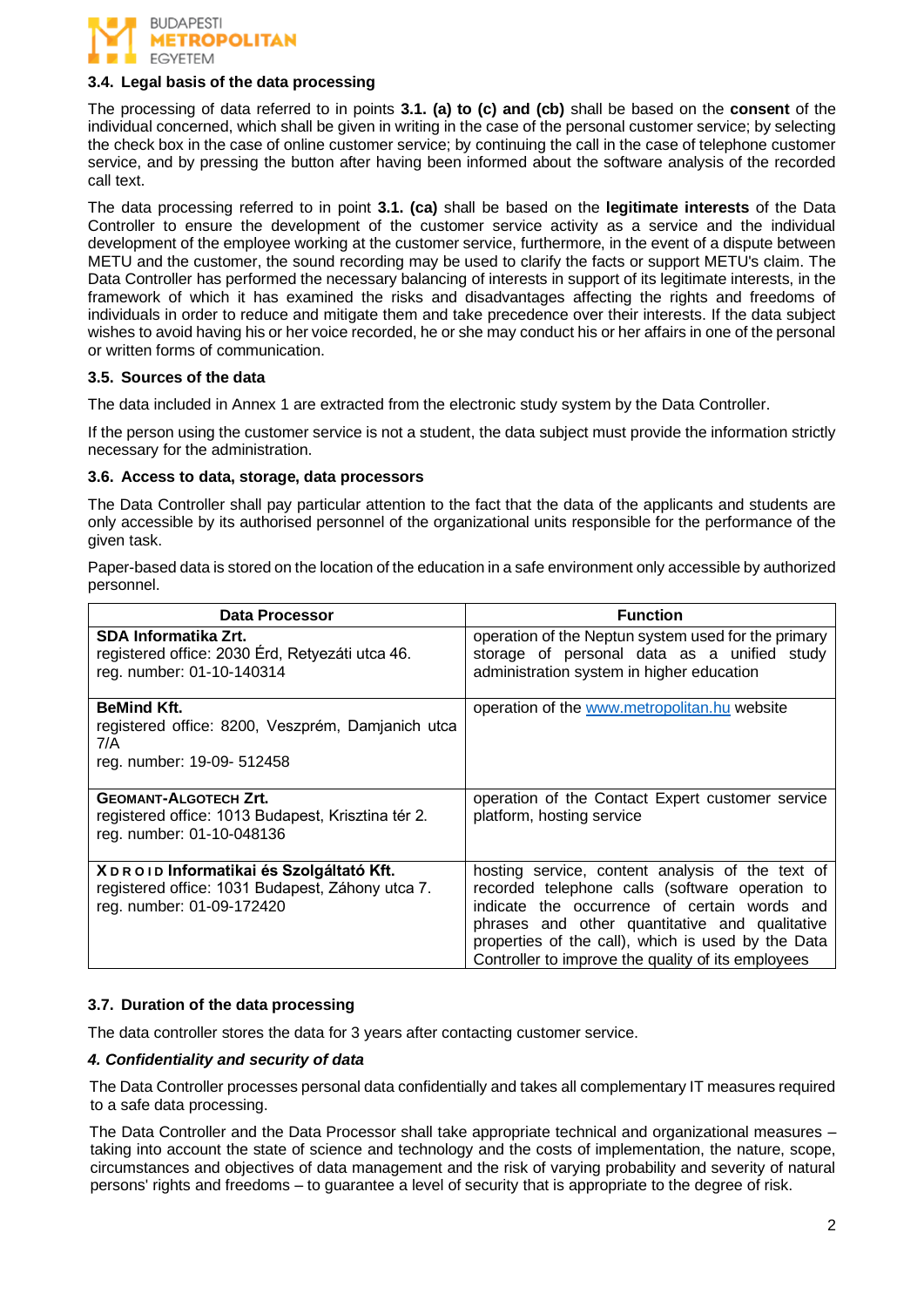

The Data Controller selects and manages the IT tools used to manage personal data in the provision of the service so that the data processed

- can only be accessed to the authorized person.
- are protected against unauthorized access through server-level and application-level security procedures,
- can be verified to be unaltered, and the verification of the changes is ensured,
- is available throughout the data processing period.

## *5. Your rights*

Please note that according to the law in force you can enforce your rights at [adatvedelmitisztviselo@metropolitan.hu](mailto:adatvedelmitisztviselo@metropolitan.hu) by e-mail - under the statutory terms.

**Pursuant to Article 7(3) of the GDPR, the data subject shall have the right to withdraw his or her consent at any time. The withdrawal of consent shall not affect the lawfulness of processing based on consent before its withdrawal.**

## **Pursuant to Article 15 of the GDPR, the data subject may request access to personal data concerning him or her as follows:**

The data subject shall have the right to obtain from the controller confirmation as to whether or not personal data concerning him or her are being processed, and, where that is the case, access to the personal data and the following information:

(a) the purposes of the processing;

(b) the categories of personal data concerned;

(c) the recipients or categories of recipient to whom the personal data have been or will be disclosed, in particular recipients in third countries or international organisations;

(d) where possible, the envisaged period for which the personal data will be stored, or, if not possible, the criteria used to determine that period;

(e) the existence of the right to request from the controller rectification or erasure of personal data or restriction of processing of personal data concerning the data subject or to object to such processing; (f) the right to lodge a complaint with a supervisory authority;

(g) where the personal data are not collected from the data subject, any available information as to their source;

(h) the fact of automated decision-making, including profiling, and at least in these cases, comprehensible information on the logic used and the significance of such data management and the expected consequences for the data subject.

The controller shall provide a copy of the personal data undergoing processing. For any further copies requested by the data subject, the controller may charge a reasonable fee based on administrative costs. Where the data subject makes the request by electronic means, and unless otherwise requested by the data subject, the information shall be provided in a commonly used electronic form. The right to obtain a copy shall not adversely affect the rights and freedoms of others.

### **Pursuant to Article 16 of the GDPR, the data subject shall have the right to obtain from the controller without undue delay the rectification of inaccurate personal data concerning him or her as follows:**

At the request of the data subject, METU is obliged to correct inaccurate personal data concerning them without undue delay. Taking into account the purpose of the data processing, the data subject has the right to request that the incomplete personal data be supplemented, inter alia, by means of a supplementary statement.

### **Pursuant to Article 17 of the GDPR, the data subject has the right to request the deletion of personal data concerning him or her from METU as follows:**

The data subject shall have the right to obtain from the controller the erasure of personal data concerning him or her without undue delay and the controller shall have the obligation to erase personal data without undue delay where one of the following grounds applies:

(a) the personal data are no longer necessary in relation to the purposes for which they were collected or otherwise processed;

(b) the data subject objects to the data processing in the public interest, in the exercise of a public authority or in the legitimate interest of the controller (third party) and there is no overriding legitimate reason for the data processing, or the data subject objects to the data processing for direct business acquisition; (d) the personal data have been unlawfully processed;

3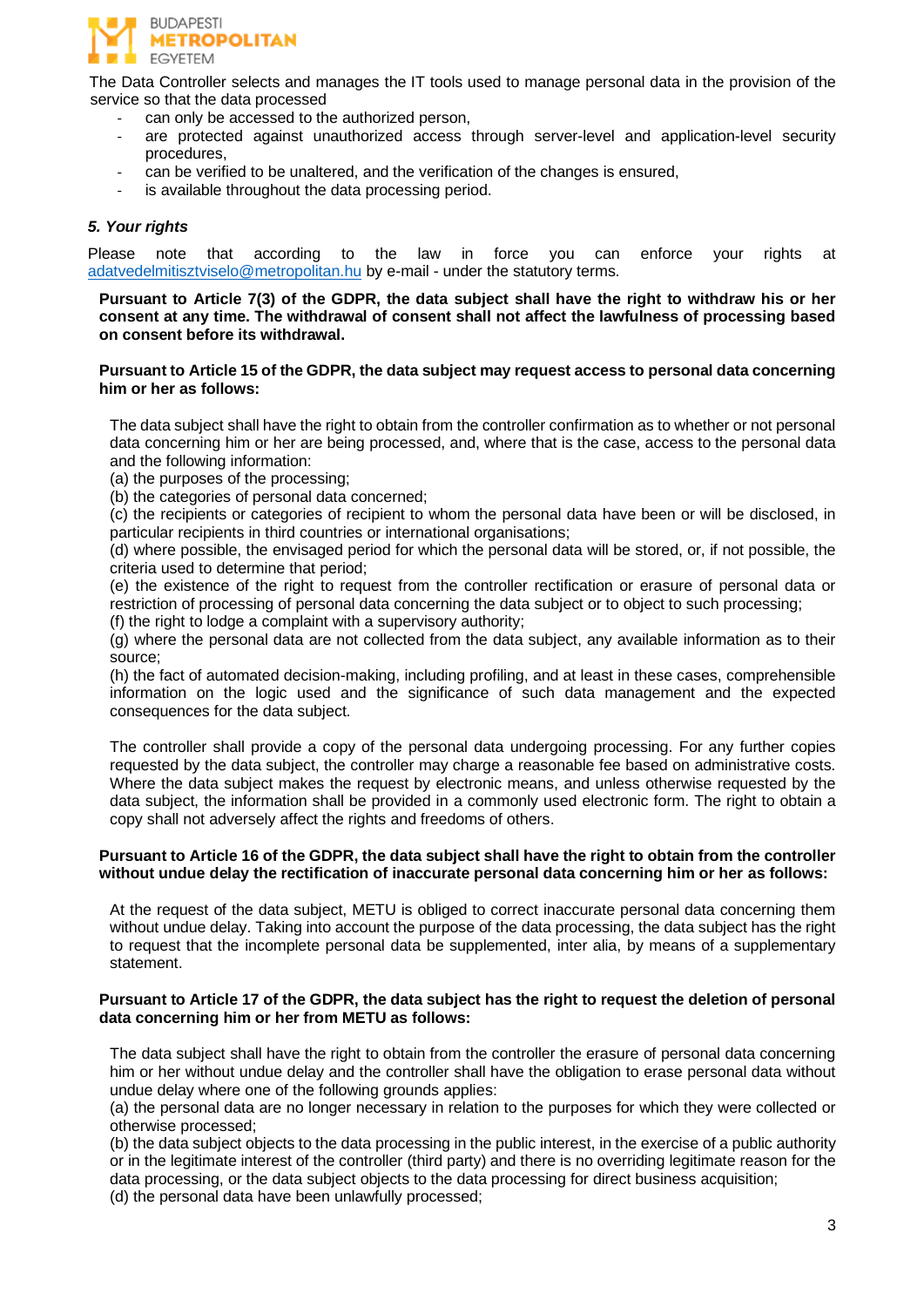

(e) the personal data have to be erased for compliance with a legal obligation in Union or Member State law to which the controller is subject.

Where the controller has made the personal data public and is obliged pursuant to paragraph 1 to erase the personal data, the controller, taking account of available technology and the cost of implementation, shall take reasonable steps, including technical measures, to inform controllers which are processing the personal data that the data subject has requested the erasure by such controllers of any links to, or copy or replication of, those personal data.

According to the GDPR, the further retention of personal data can be considered lawful, in case the data processing is necessary:

- for exercising the right of freedom of expression and information:
- for compliance with a legal obligation which requires processing by Union or Member State law to which the controller is subject
- for the performance of a task carried out in the public interest
- for the exercise of official authority vested in the controller;
- for reasons of public interest in the area of public health;
- for archiving purposes in the public interest,
- for scientific or historical research purposes or statistical purposes; or
- for the establishment, exercise or defence of legal claims.

## **Pursuant to Article 18 of the GDPR, the data subject has the right to request METU to restrict the processing of personal data concerning him as follows:**

The data subject shall have the right to obtain from the controller restriction of processing where one of the following applies:

(a) the accuracy of the personal data is contested by the data subject, for a period enabling the controller to verify the accuracy of the personal data;

(b) the processing is unlawful and the data subject opposes the erasure of the personal data and requests the restriction of their use instead;

(c) the controller no longer needs the personal data for the purposes of the processing, but they are required by the data subject for the establishment, exercise or defence of legal claims;

(d) the data subject has objected to processing pursuant to Article 21(1) pending the verification whether the legitimate grounds of the controller override those of the data subject.

Where processing has been restricted based on the above, such personal data shall, with the exception of storage, only be processed with the data subject's consent or for the establishment, exercise or defence of legal claims or for the protection of the rights of another natural or legal person or for reasons of important public interest of the Union or of a Member State.

# **Under Article 20 of the GDPR, the data subject is entitled to the portability of personal data concerning him or her as follows:**

The data subject shall have the right to receive the personal data concerning him or her, which he or she has provided to a controller, in a structured, commonly used and machine-readable format and have the right to transmit those data to another controller without hindrance from the controller to which the personal data have been provided, where:

- the legal basis of the data processing is the consent of the Data Subject or the performance of the contract concluded with the Data Subject;
- the processing is carried out by automated means.

In exercising his or her right to data portability, the data subject shall have the right to have the personal data transmitted directly from one controller to another, where technically feasible.

The exercise of the right to data portability shall be without prejudice to the right to erasure. That right shall not apply to processing necessary for the performance of a task carried out in the public interest or in the exercise of official authority vested in the controller.

The right referred to data portability shall not adversely affect the rights and freedoms of others.

# **Pursuant to Article 21 of the GDPR, the data subject has the right to object to the processing of personal data concerning him or her by METU as follows:**

The data subject has the right to object at any time, for reasons related to their situation, to the processing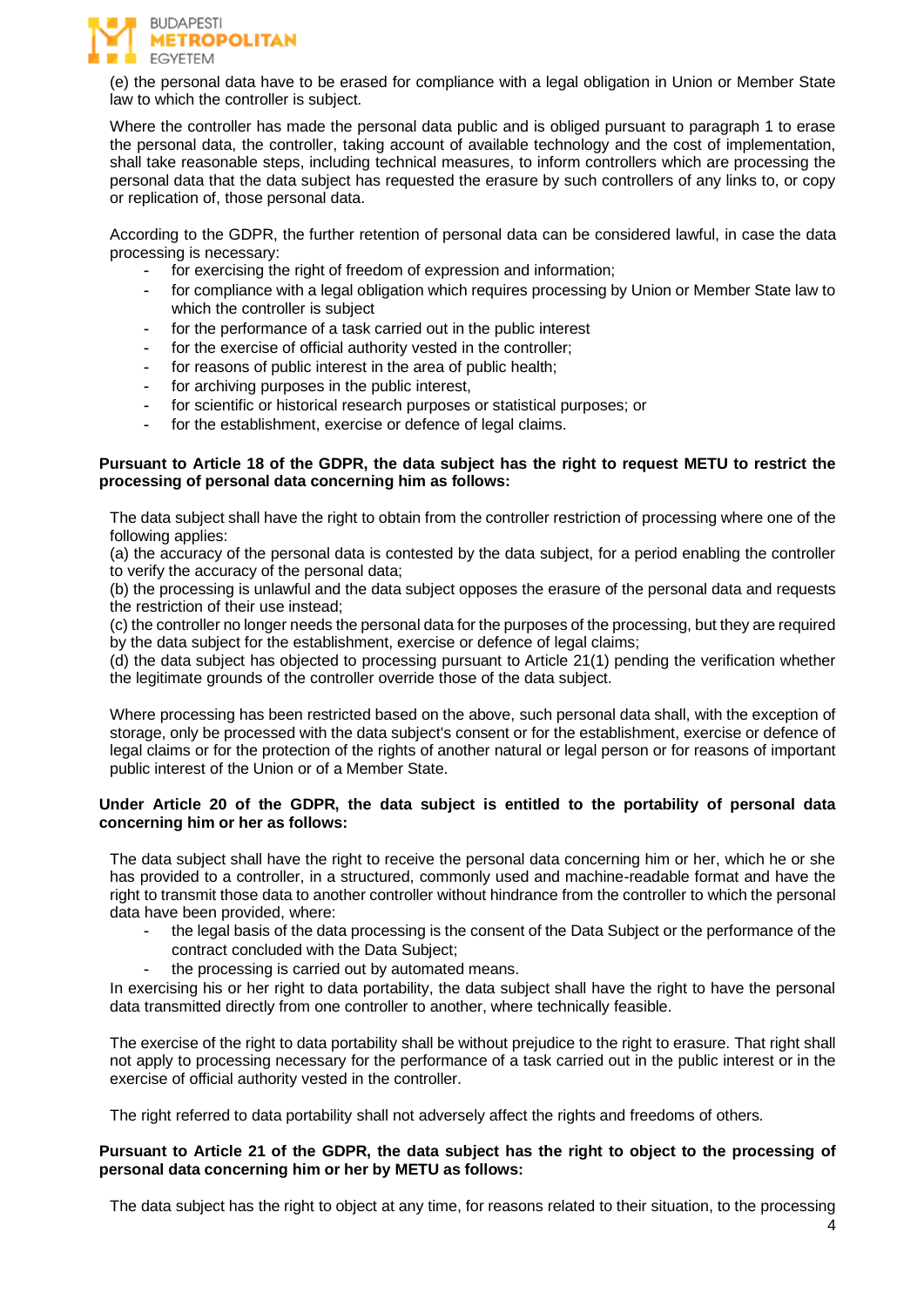

of their personal data in the public interest, in the exercise of public authority or in the legitimate interest of the data controller (third party), including profiling. In this case, METU may no longer process personal data unless it demonstrates that the processing is justified by overriding legitimate reasons which take precedence over the interests, rights and freedoms of the data subject or which relate to the submission, enforcement or protection of legal claims.

Where personal data are processed for direct marketing purposes, the data subject shall have the right to object at any time to processing of personal data concerning him or her for such marketing, which includes profiling to the extent that it is related to such direct marketing. Where the data subject objects to processing for direct marketing purposes, the personal data shall no longer be processed for such purposes.

At the latest at the time of the first communication with the data subject, the right to object shall be explicitly brought to the attention of the data subject and shall be presented clearly and separately from any other information.

Where personal data are processed for scientific or historical research purposes or statistical purposes, the data subject, on grounds relating to his or her particular situation, shall have the right to object to processing of personal data concerning him or her, unless the processing is necessary for the performance of a task carried out for reasons of public interest.

# *6. Questions, the right of appeal in court, complaints addressed to the supervisory authority*

If you have any questions or requests related to data protection, please contact us at the e-mail address [adatvedelmitisztviselo@metropolitan.hu!](mailto:adatvedelmitisztviselo@metropolitan.hu)

If you request information, we will respond to your request within a maximum of 30 days, using the contact information you provided.

In case of illegal data processing experienced by the data subject, he or she may initiate a civil lawsuit against the Data Controller. The trial falls within the jurisdiction of the regional court. The lawsuit - at the option of the person concerned - can also be initiated before the court of the place of residence (you can see the list and contact details of the courts through the following link: [http://birosag.hu/torvenyszekek\)](http://birosag.hu/torvenyszekek).

Without prejudice to other administrative or judicial remedies, any data subject shall have the right to file a complaint to the supervisory authority, in particular in the Member State in which he or she has his or her habitual residence, place of employment or suspected infringement, if the data subject considers that the processing of personal data regarding him or her violates the GDPR.

National Authority for Data Protection and Freedom of Information

Address: 1055 Budapest, Falk Miksa utca 9-11. Postal address:1530 Budapest, Pf.: 5 E-mail: ugyfelszolgalat@naih.hu Phone no.: +36 (1) 391-1400 Fax no.: +36 (1) 391-1410 Website: www.naih.hu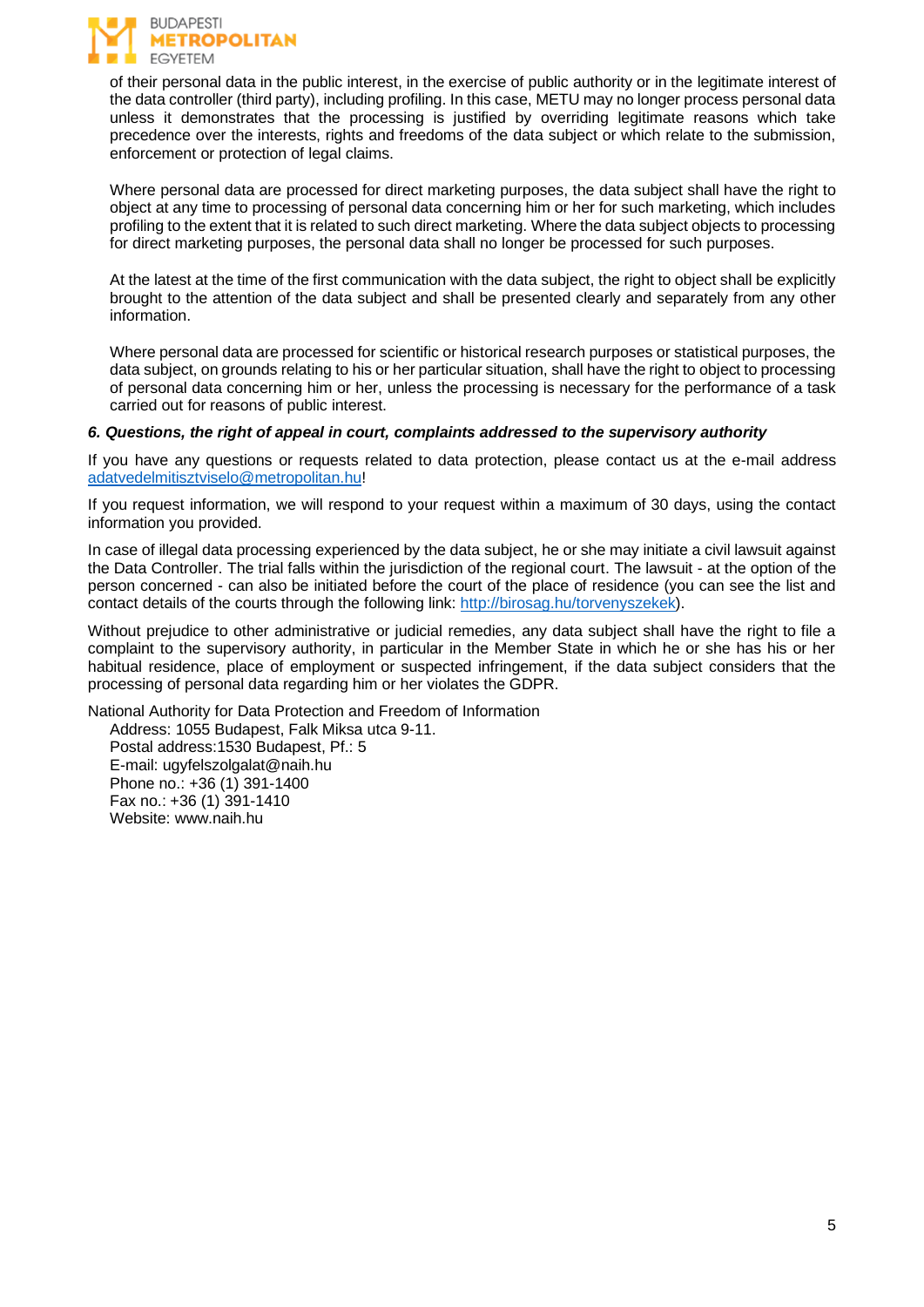

Personal data processed by Data Controller based on the NHE:

# **I/B. Student data**

- 1. The data recorded pursuant to this Act are the following:
	- *a)* data pertaining to admission:
		- aa) the applicant's name, gender, name at birth, mother's name, place and date of birth,
		- ab) nationality, place of residence, place of stay, address for service, telephone number and, in the case of non-Hungarian nationals, the purpose of stay in the territory of Hungary and the name and number of the document entitling to stay or, in the case of persons having the right of free movement and residence pursuant to a specific law, the document certifying the right of residence,
		- ac) data on the secondary school leaving examination,
		- ad) secondary school data,
		- ae) data necessary for the assessment of the application for admission,
		- af) the data of the admission procedure, the application identification number,
		- ag) the identification number of the declaration made under Article 48/D(2);
	- *b)* data pertaining to student status:
		- *ba)* the student's name, gender, name at birth, mother's name, place and date of birth, nationality, place of residence, place of stay, address for service, telephone number, email address and, in the case of non-Hungarian nationals, the purpose of stay in the territory of Hungary and the name and number of the document entitling to stay or, in the case of persons having the right of free movement and residence pursuant to a specific law, the document certifying the right of residence,
		- *bb)* type of student (guest student) status, when and how student status was acquired and terminated, name of programme pursued, any state funding received for the programme, mode of study, expected date of completion, assessment of student performance, data on examinations, semesters commenced, period of funding used, periods of suspension of student status,
		- *bc)* places and dates of courses taken at other higher education institutions abroad,
		- *bd)* credits collected and recognised in the course of the programme, validated studies,
		- *be)* data on student allowances, data necessary for the assessment of eligibility (social situation, data on parents, data on maintenance),
		- *bf)* data on student employment,
		- *bg)* data on disciplinary and damages cases involving the student,
		- *bh)* data necessary for the assessment of eligibility for special treatment as a disabled student,
		- *bi)* data on accidents involving the student,
		- *bj)* serial number of student identity card, identification number of master data sheet,
		- *bk)* student identification number, identity document number, photograph, social security number,
		- *bl)* electronic copy of the thesis (diploma thesis) and the diploma supplement, data on the completion of the practice period, the final certificate, the final examination (doctoral defence), the language examination, and the diploma and diploma supplement,
		- *bm)* data necessary for the exercise of rights and fulfilment of obligations arising from student status;
	- *c)* graduate tracking data;
	- *d)* tax identification number;
	- *e)* data serving to identify the documents supporting the data;
	- *f)* data on fees and costs paid by the student, and any payment in instalments, deferment or exemption related to payment obligations;
	- *g)* if the student receives student assistance, childcare assistance, childcare benefit, regular child protection allowance or housing assistance, data on these;